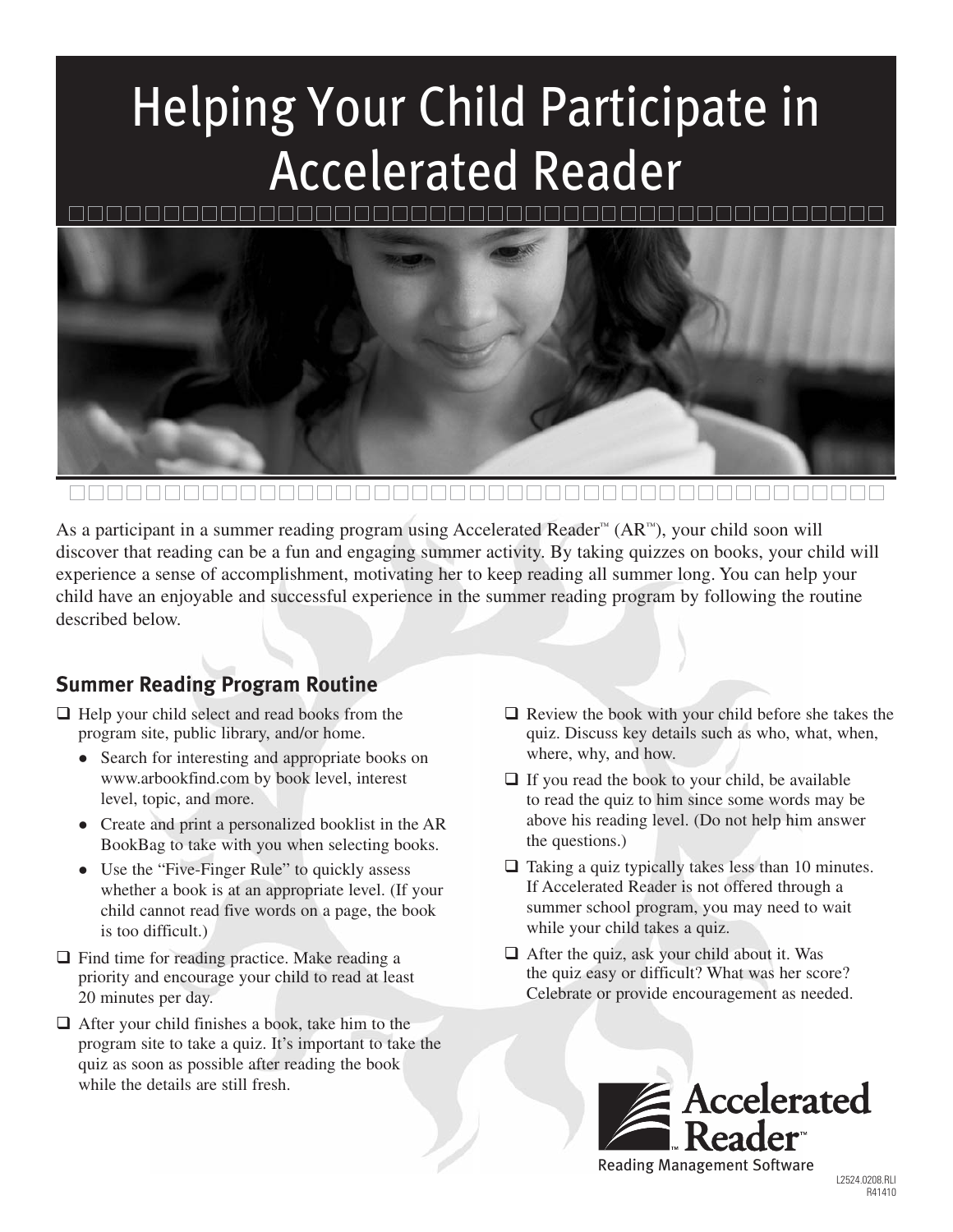# Helping Your Child with Book Selection



Children experience the most reading success when they find books on topics in which they're interested and that are at their appropriate reading levels. Help your child with book selection to ensure they find "Goldilocks" books—books that are neither too easy nor too difficult, but just right.

#### **Searching for Books**

Visit www.arbookfind.com to search for books. This site features over 110,000 books. There, you'll be able to search by book level, interest level, topic, and more. The site also includes lists of state recommended, librarian recommended, and award winners. In addition, you can create and print personalized booklists.

### **Zone of Proximal Development (ZPD)**

In independent literature-based reading, ZPD is the range of books that will challenge a child without causing frustration or loss of motivation. It's important for children to read with a high degree of comprehension and within their ZPDs. However, ZPDs should be adjusted based on the needs of your child. Depending on how your summer reading program is set up, you may or may not know your child's reading level and/or zone of proximal development. If your child's summer reading program is using STAR Reading™, your child will receive a ZPD range after taking a STAR Reading test.

If you do not know your child's ZPD, begin by searching for books at his grade level (for example, 2.x books for children in second grade) or below. Use the "Five-Finger Rule" described to the right to determine if a book is at an appropriate book level for your child.

#### **Five-Finger Rule**

The "Five-Finger Rule" is a simple technique for checking if a book is at the right book level for your child to read independently. Follow these steps with your child:

- □ Have your child read one page from anywhere in the book.
- Each time she comes to a word she doesn't know, hold up a finger.
- $\Box$  If you're holding up three or fewer fingers when she's finished reading the page, the book should be at the right book level for her to read independently.
- If you're holding up four or five fingers, this book may be too difficult for your child to read on her own. Either read this book with your child or encourage her to select another book.
- If you're holding up six or more fingers, this book is too difficult. Help your child select another more appropriate book.
- □ Teach your child to use the "Five-Finger Rule" when self-selecting books.

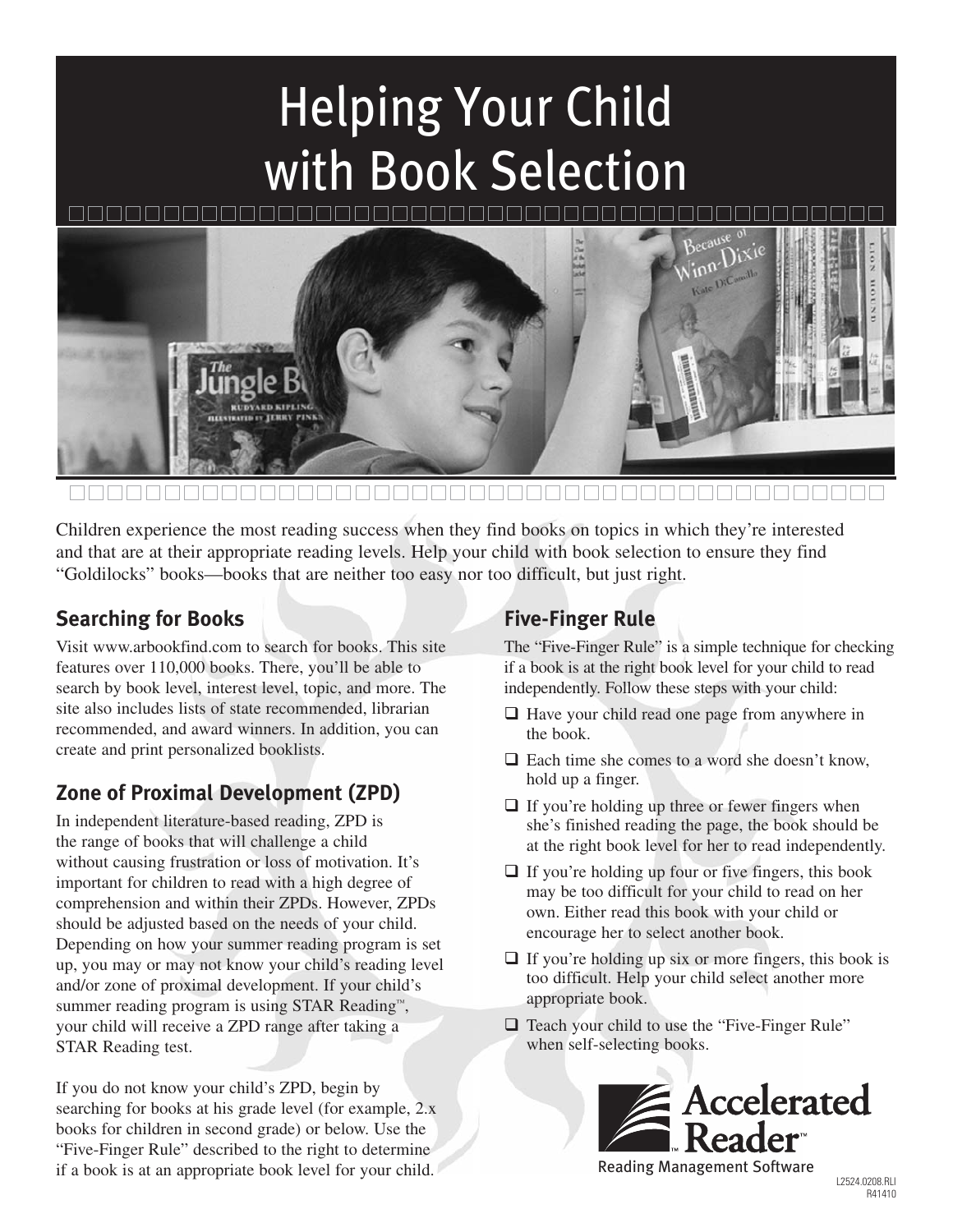# Helping Your Child Succeed on Accelerated Reader Quizzes



Doing well on an Accelerated Reader™ Quiz is an indication that your child has read and understood a book. For maximum growth, encourage your child to aim for a score of 85% and higher on every quiz. If your child is struggling to meet the goal of 85%, the chart below offers some suggestions on how you can help your child improve.

| <b>Causes of Low Quiz Scores</b>                                   | <b>Suggestions for Improving Quiz Scores</b>                                                                                                                                                        |
|--------------------------------------------------------------------|-----------------------------------------------------------------------------------------------------------------------------------------------------------------------------------------------------|
| Your child read a book, but didn't<br>take the quiz right away.    | Whenever possible, your child should take a quiz soon after finishing a book.<br>Always review the book with your child before he takes a quiz.                                                     |
| Your child took two or more<br>quizzes, one right after the other. | Have your child review or re-read one book and take the quiz on it. Then move<br>away from the computer to review or re-read the second book before taking the<br>next quiz.                        |
| The book was too difficult for<br>your child.                      | Check the book level (text difficulty) of selected books by using<br>www.arbookfind.com or the "Five-Finger Rule" to determine if a book is<br>at an appropriate book level for your child.         |
| Your child read the book too quickly<br>or not carefully enough.   | Talk to your child about the book she's reading. Does she understand what<br>is happening in it? If not, encourage her to re-read parts and slow down<br>going forward.                             |
| Your child didn't quiz carefully.                                  | Encourage your child to take his time on every quiz. He should read each<br>question and all of the answer choices before selecting an answer.                                                      |
| Your child didn't enjoy the book.                                  | Help your child find books that better match her individual interests. Use<br>www.arbookfind.com to search by topic. Let your child know that it's okay<br>to stop reading a book she doesn't like. |